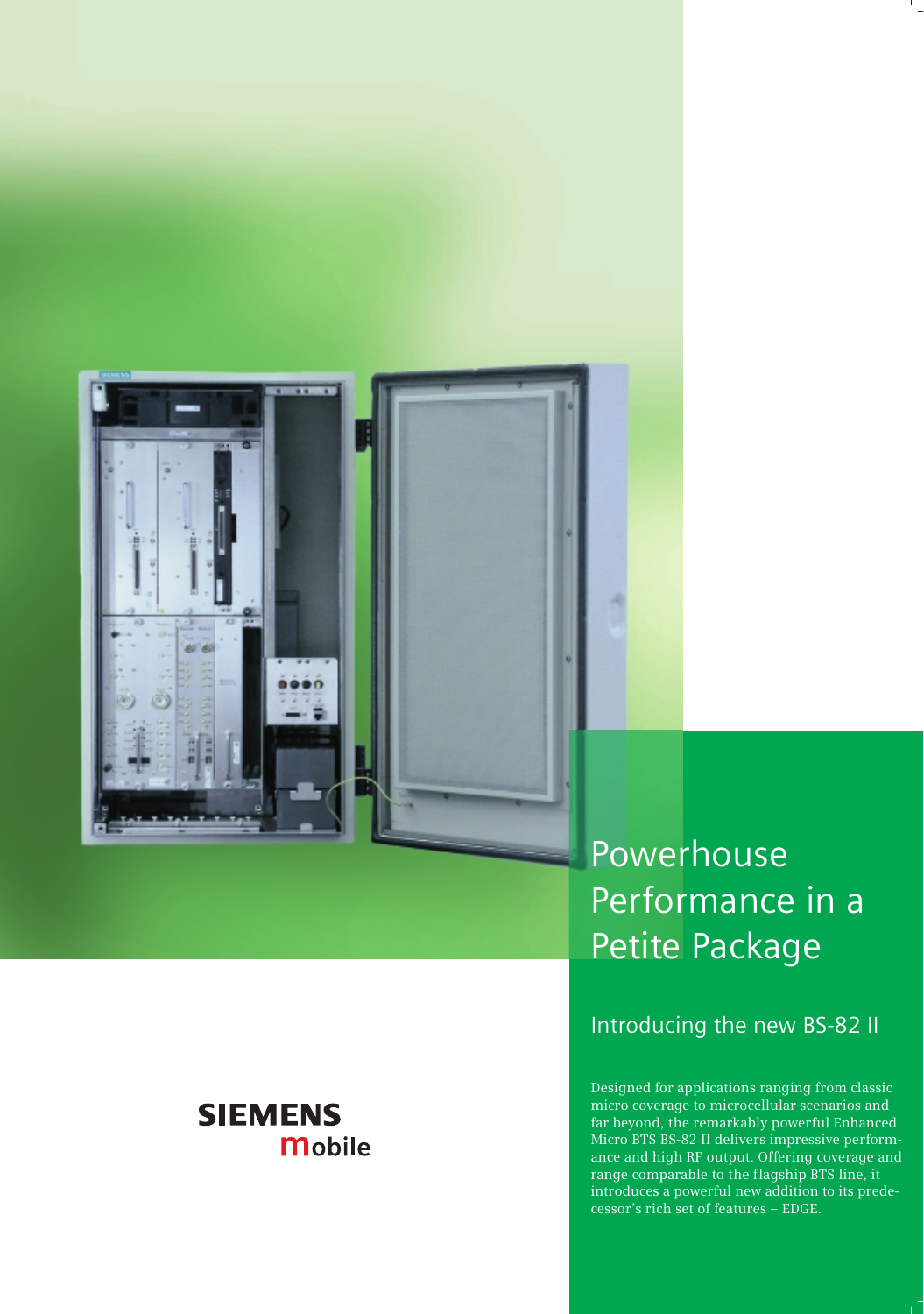## Bringing new performance capabilities to the micro/macro cellular world

Rugged, versatile, powerful and compact, BS-82 II is an indoor/outdoor solution catering to all types of micro cellular applications. Covering both hot spots and dark spots, it is able to satisfy very extensive coverage demands. What's more, BS-82 II is versatile enough to handle all macro cellular applications. Depending on site and operator demands, it can serve urban, suburban and rural areas, including:

- $\blacksquare$  airports, train stations and other hubs,
- $\blacksquare$  highways,
- $\blacksquare$  stadiums,
- $\blacksquare$  shopping malls, parking lots,
- $\blacksquare$  hot spots (local capacity enhancement), and
- $\blacksquare$  dark spots (local coverage enhancement)

It is also well-suited for in-building coverage, including configurations comprising distributed antenna systems.

#### **Guaranteed future-proof**

Designed to reuse BS240 family Carrier, Combining and Core units and modules, BS-82 II offers a "built-in" guarantee - it is sure to support all future feature enhancements! One base shelter running BR7.0 accepts two TRX, and four TRX when running BR8.0. Base shelters may be augmented with two extension shelters so that a single BTS site can accommodate up to twelve TRX. Suitable for both indoor and outdoor installation, shelters ship with a wall mounting kit; an optional pole mounting kit is also available.

#### **The Siemens advantage**

As a full-fledged member of the Siemens BTS family, BS-82 II poses no new learning hurdles for your staff and requires far less training effort. Upgrading to EDGE is easily done with ECU hardware and software release BR 7.0, and with FlexCU hardware and software release BR 8.0, BS-82 II is ready for four TRX. Because it is designed to use mainline modules, it:

- $\blacksquare$  automatically accommodates all new features
- $\blacksquare$  helps streamline your inventory.
- allows modules to be exchanged later for macro and micro BTS reconfiguration, and clearly improves your cost position.

#### **Convenient access, effortless extension**

Internal modules are accessed via two doors on the left and right sides of the shelter. They open 180° so that modules are easily swapped. Two CU slots accept two or four TRX per cabinet. Two extension shelters may be connected to one base shelter for BTSE FlexCU-equipped configurations with up to 12 TRX and GCU/ECU configurations with six TRX. Shelters may be spaced up to two meters apart.

#### **Unrivalled installation, operation and maintenance ease**

A standard 19" slot on the right side accepts additional link equipment (such as microwave or other connectivity gear). Shelters are light grey; custom colors are available on demand.

An optional ready-to-run package is also available - simply plug in (say, an E1 link and AC supply) and power up. For even greater convenience, BS-82 II configures remotely via Radio Commander, including remote SW downloading.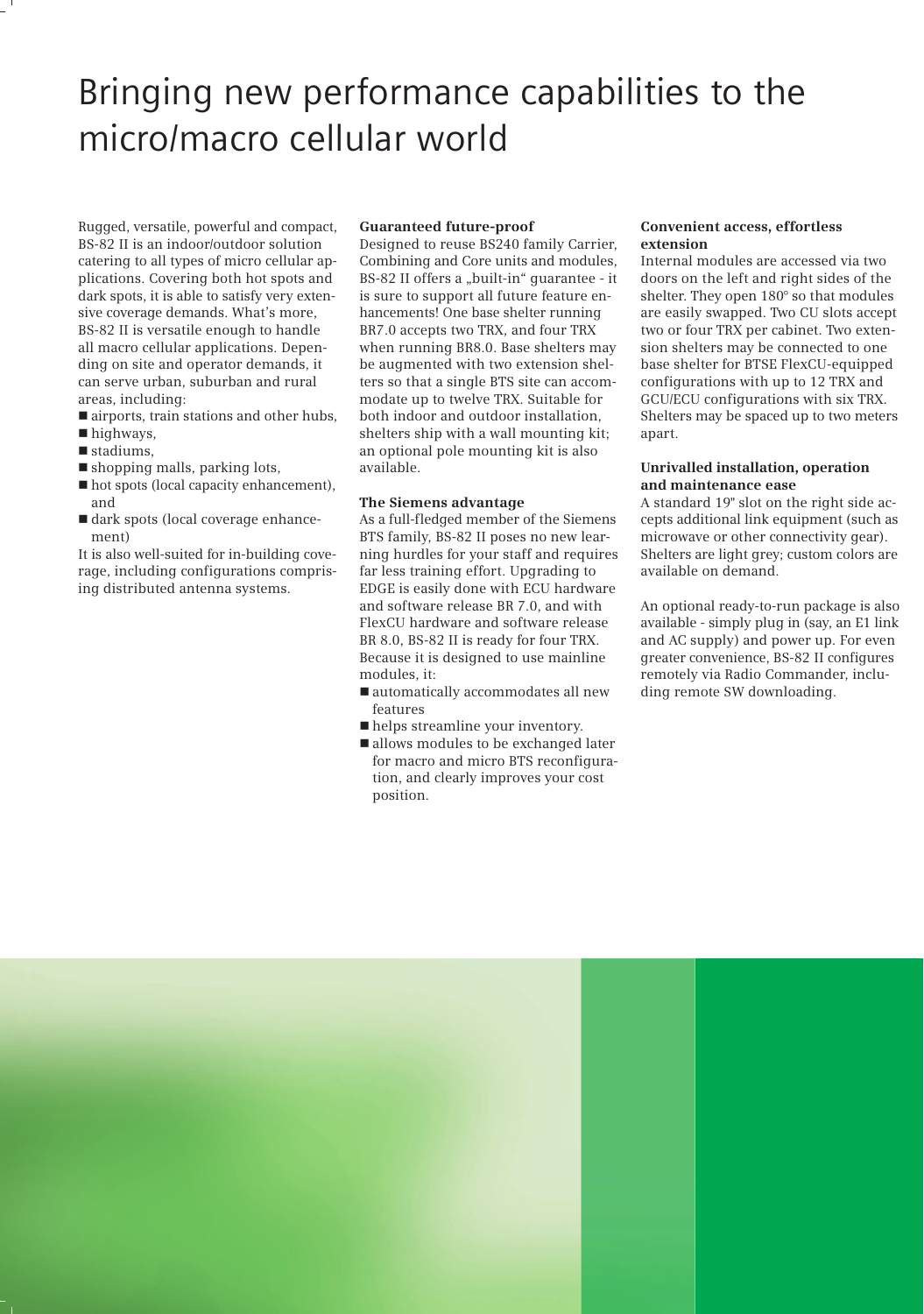#### **Benefits**

- " Flexible design facilitates reconfiguration efforts in the event of new site or cell requirements.
- $\blacksquare$  True compatibility with legacy Siemens Base Station ensures easy integration into embedded infrastructure.
- **Tremendously flexible, modular** architecture future-proofs BS-82 II.
- $\blacksquare$  Easy on-site serviceability simplifies upgrading and maintenance procedures.
- I Just one base and one extension shelter affords dual-band capability.
- **Offers a very wide application range** in an ultra compact package.
- $\blacksquare$  Sites are far easier to set up and cheaper to operate than with traditional BTS.
- $\blacksquare$  Cuts deployment costs and installation time.
- $\blacksquare$  Accommodates flexible combination options, thus requiring fewer antennas.
- $\blacksquare$  Features are fully aligned with the main SBS range.
- $\blacksquare$  Single-antenna operation (one antenna can serve two TRX).
- Architecture is ready for future GSM feature enhancements
- " Features designed specifically to promote CAPEX and OPEX savings (see VBA details).
- Satisfies all U.S. requirements

### **Key Features and Technical Data**

- Full EDGE support
- Pole / wall mountable
- $\blacksquare$  Indoor & outdoor capability (IP55)
- Uses the main product range's carrier units: GCU or ECU or FlexCU
- $\blacksquare$  High RF output power: Up to 42 watts at the antenna (with ECU & 2:2 combining)
- Two TRX per rack with BR 7.0
- Four TRX per rack with BR 8.0
- $\blacksquare$  Mixed operation is possible, for instance, FlexCU + ECU in a single rack  $(->3$  TRX)
- $\blacksquare$  Accommodates up to twelve TRX (with two FlexCU Extension Racks)
- Battery backup (standard feature): Three for up to 15 min. (min. to max. CU/traffic configuration)
- Wide input voltage range: 88 - 300 V AC
- **Temperature: -33°C to + 55°C**
- $\blacksquare$  Two HU (height units) in a standard 19" rack accommodate all types of connectivity, microwave, and other equipment.
- $\blacksquare$  Dimensions: (W x D x H): 60 x 43 x 83 cm
- $\blacksquare$  Volume: ~ 200 literss

Available for:

- $\blacksquare$  900 MHz, E-GSM
- $\blacksquare$  900 MHz, GSM-RE
- $\blacksquare$  1800 MHz
- $\blacksquare$  850 MHz
- $\blacksquare$  1900 MHz



Notes: 1) only relevant and mandatory for Base Shelter<br>2) only relevant and optional for Base Shelter<br>3) optional modules<br>4) separation, metal plate<br>5) Cover Part for empty slot<br>6) only relevant and optional for outdoor in

- 
- 
- 

BS-82 II – module view Wall mounting kit on the left side